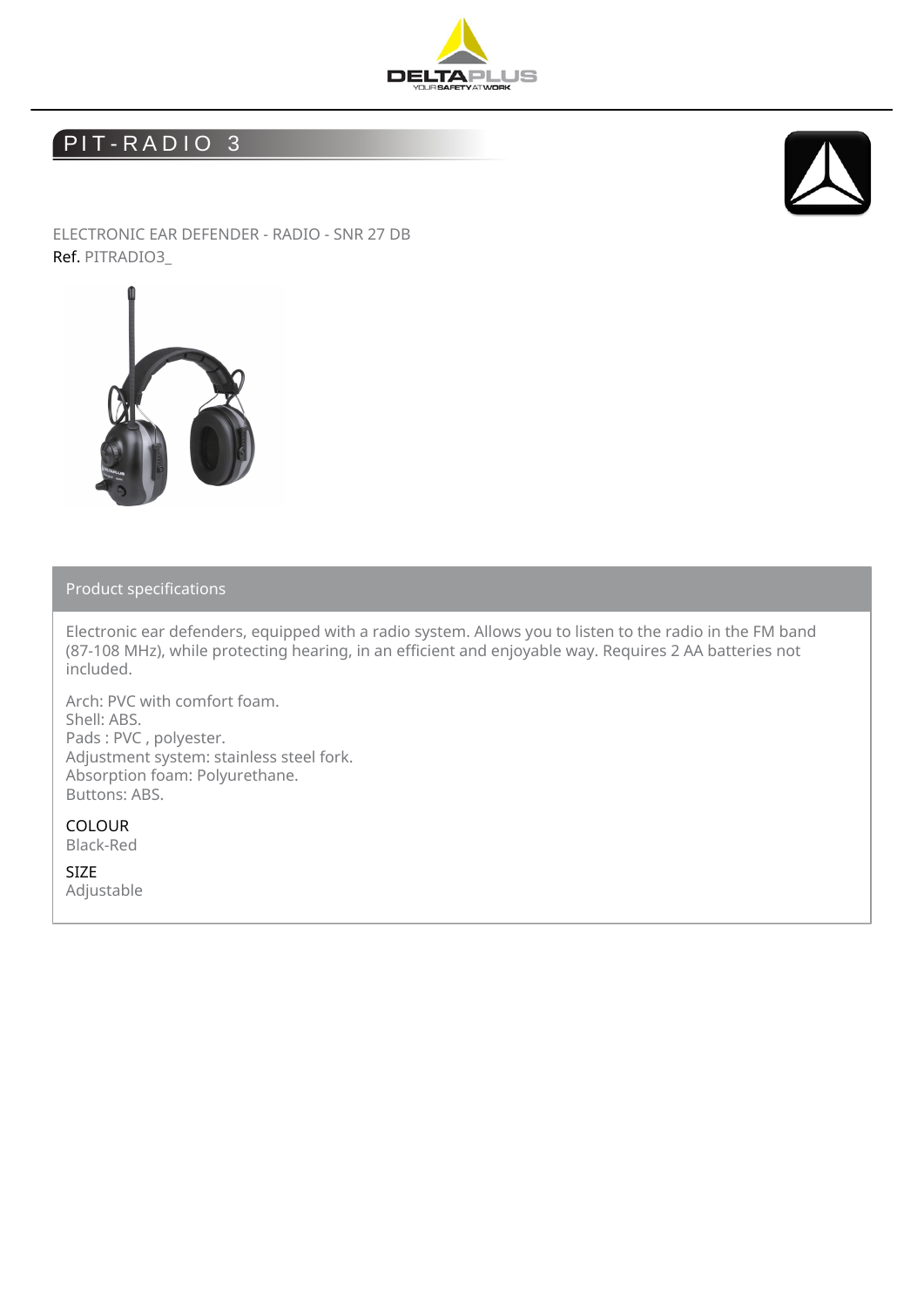

| Product Use - Risks                                                                                     |  |  |  |  |  |  |
|---------------------------------------------------------------------------------------------------------|--|--|--|--|--|--|
| Noise<br>MAY<br>Second work / craftman<br>Agriculture / Green areas<br>$\Box$<br>$-1$<br>Light industry |  |  |  |  |  |  |

| Product's highlights & user's benefits |                          |                            |  |  |  |  |
|----------------------------------------|--------------------------|----------------------------|--|--|--|--|
|                                        | Broad-cells EVA Headband | For a long-lasting comfort |  |  |  |  |
|                                        | Operates with AA battery | Not included               |  |  |  |  |
| $\circ$                                | AUX-IN jack              | MP3 connection             |  |  |  |  |